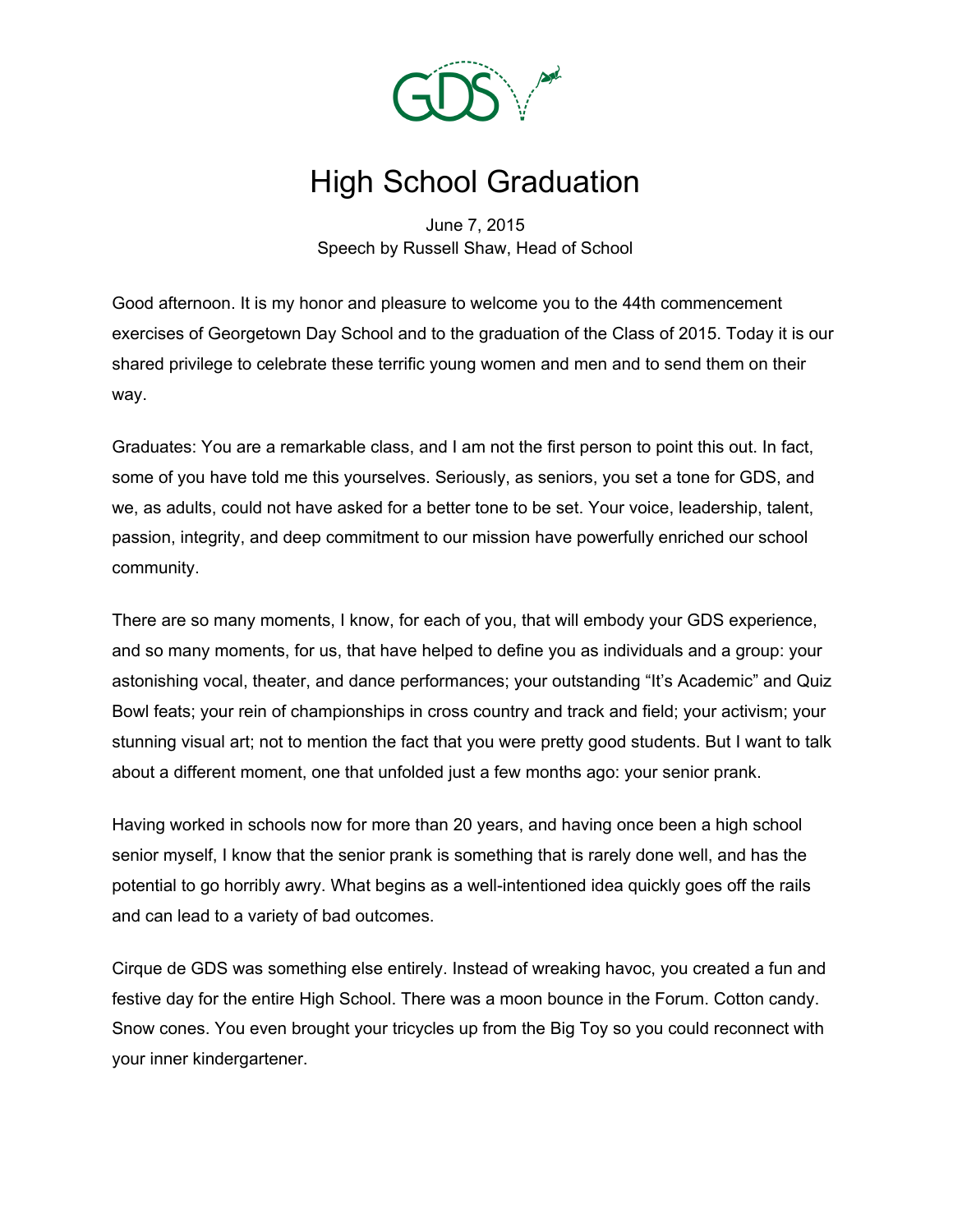And, seniors, unbeknownst to all of you, your prank brought me one of my more memorable, surreal moments of the year. At about one o'clock on the day of your prank, I was sitting in my office having a meeting. It had been a long day, a day where a number of things had gone awry, and I had had the distinct pleasure of learning about each of these things in great detail. So that afternoon I was meeting with a concerned constituent--I won't share any more detail than that, and as this constituent shared his concern, I was doing my best active listening, nodding carefully and looking appropriately grave. And then, through the window immediately behind the person who I was so carefully listening to, I saw a llama. Or perhaps it was an alpaca--I sometimes get them confused. At any rate, it was tall, and graceful, and on a leash being led by one of you. And immediately behind the llama came a pony. The pony was tiny--I didn't think they made ponies that small. Crowds of students were outside cheering, following the llama and the pony up and down Davenport Street. And all the while, I continued to listen and nod, and my constituent continued to share his concerns, and silently, I thanked each of you. And so, today, I get to do so out loud. Thank you, seniors.

Class of 2015, as you embark from our community and prepare to head off to college and your next adventure, I've been reflecting on what you'll need for your journey, and what GDS has given you to take along. One thing that I urge you to bring is the joyful spirit that you brought to our classrooms and hallways every day, and that led to Cirque de GDS. You already know that life offers plenty of hard moments, plenty of cause for seriousness. Bringing a little spontaneous joy to the world every once in a while is a meaningful gift.

Several weeks ago, I wrote to you and asked you what you think you'll be taking with you from GDS. I received a wealth of answers, far too many to share today. So here's a brief sampling, seniors, of what you will be taking with you from 4200 Davenport Street.

# **Jenny Riemer writes:**

I will be taking Joy with me. Even now it's hard naming the many joys of GDS, but I'll try. It's the *steps in the forum, the intense class discussions, the bond between student and teacher. It's the everyday conversations that aren't so everyday, because I know that at other places, people don't talk about what GDS kids talk about. It's the passion of the teachers. It's the competitive yet supportive students. It's being able to walk into C.A's office and have a conversation. It's the* joy I feel walking into GDS everyday, the joy of feeling at home. You know how in your house *you have a place you go when you're upset? Maybe your porch or your bedroom, or a secret*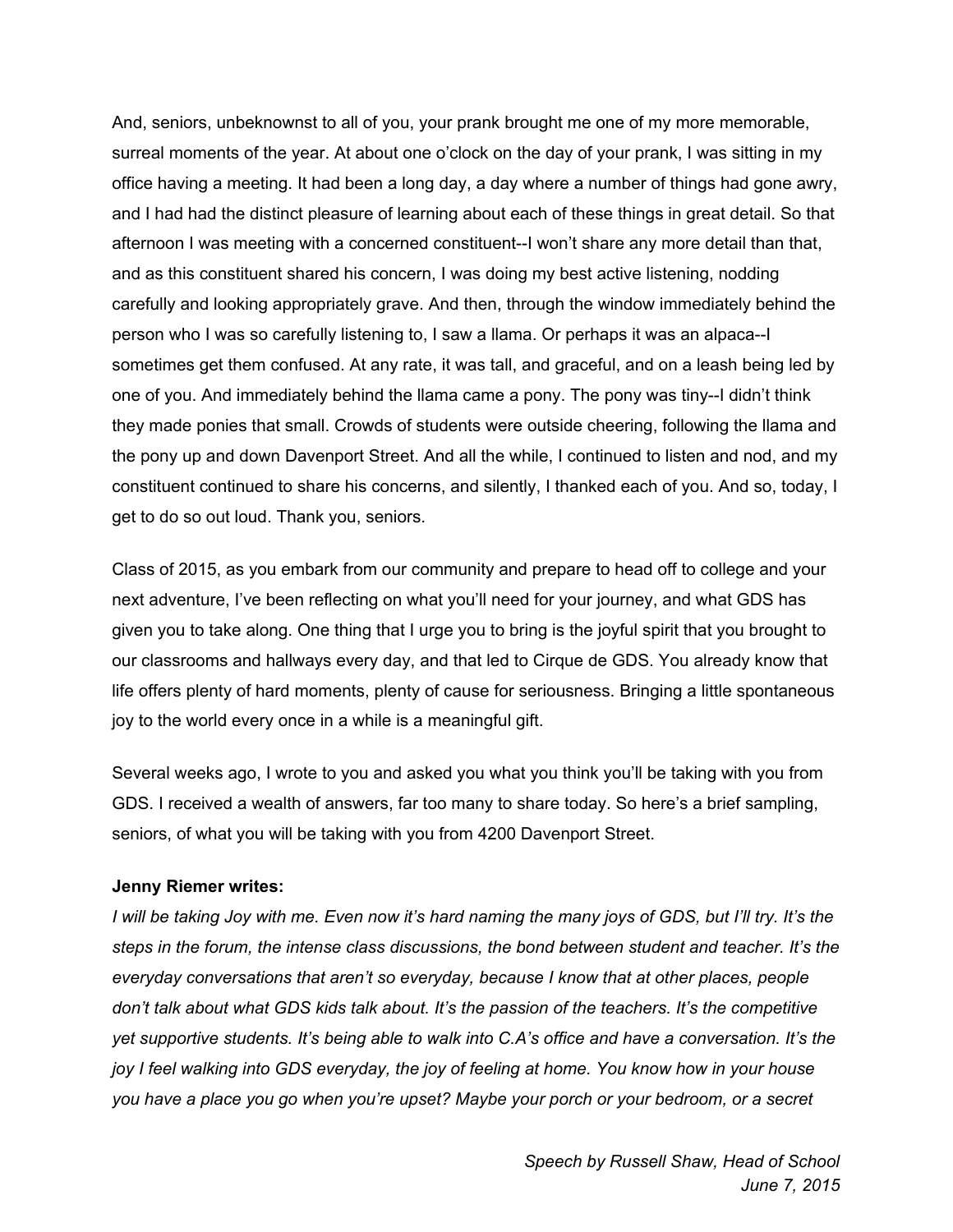*room you discovered in your closet. I had rooms like that in my house, but GDS was another place I could go, another safe place for me, one for which I'll always be grateful.*

## **Emma Stern writes:**

I will take my white "GDS Mediator" hat, not only because it is a stylish and timeless piece but because putting it on makes me feel just as powerful and confident as it did when I put it on in *5th grade.*

### **Chris Hopson writes:**

I have changed a lot in the seven years since I began at GDS thanks to one thing I hope will *never change about our school: the promotion of constructive challenge. GDS is a place of challenge. Some of these challenges are faced individually: academic challenges, social challenges, the challenge of navigating the bubble. Some of these challenges are faced collectively: the challenge of staying true to our history while not getting left behind, the challenge of honoring and affirming everyone in our community while working through occasionally stark differences. But with all this challenge comes support. Adults, students, and peers help each other as we and our School try to progress. Our search for progress is rarely* easy and rarely cut-and-dry, but the only way for us to advance is if we turn the critical eye *we've been taught by GDS back onto this school that we inhabit. Only institutions that are capable of self-reflection are capable of change. The same is true for individuals. And so the challenges we collectively face at GDS and the challenges we individually face become indistinguishable. We're all torn between living by our ideals and being pragmatic. We all struggle to reconcile our differences with the people around us, and the people that we care* about. So what I'll take with me from this place is an understanding of the necessity to push and *to be pushed, a willingness to criticize and to accept criticism. Because with those values, I know that change and progress are all but inevitable.*

# **Aidan Pillard writes:**

*I'll take away teachers as friends and friends as teachers. And my friends, from whom I learn so very much, don't even judge me for being friends with my teachers. I'll love GDS forever and miss it already.*

# **Andie Asher writes:**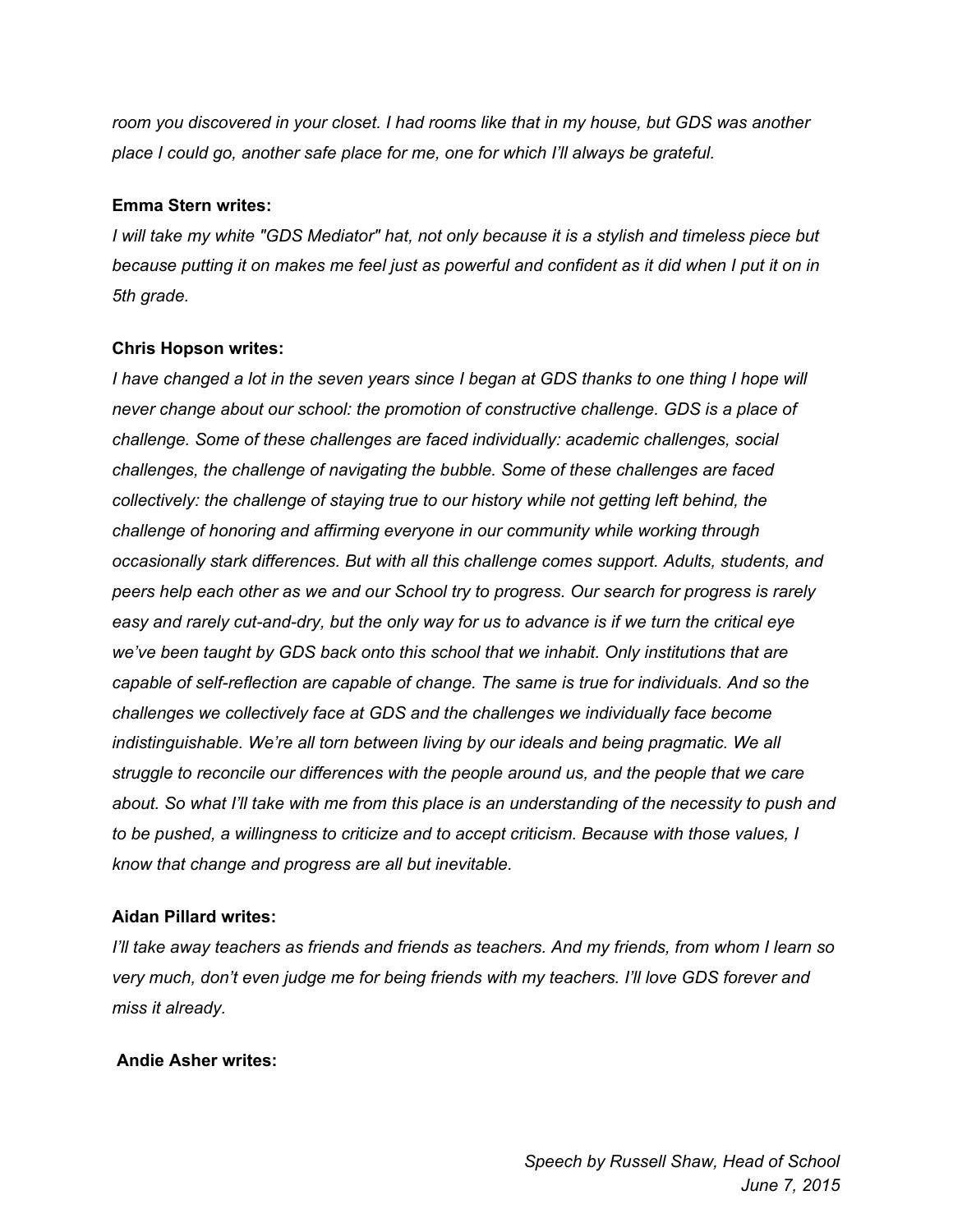*I will take a constant desire to learn about and engage in the world around me.*

### **Mac Andrews writes:**

*GDS taught me the impact of unconditional support. This year I went way outside of my comfort zone in auditioning for the one act plays. At most other high schools, as an athlete trying something new (in God forbid, the theater), I would have been ridiculed. But, at GDS, I was welcomed with open arms into a new, unfamiliar group. GDS has encouraged me to take risks and test my personal boundaries. As I leave GDS I will bring with me the value of risk-taking and the value of community.*

# **Arianna Neal writes:**

*I will take wonderful memories, belly-aching laughs, and amazing friends.*

### **Jacob Stern writes:**

*I will take what the school's mission statement calls "a lifelong love of learning." What this means to me and what GDS has instilled in me is an understanding of the intrinsic value of learning--an understanding that the pursuit of knowledge is not utilitarian but rather is a worthwhile enterprise in and of itself.*

# **Julia Smith writes:**

*I am taking from GDS a worn out back pack, socks with grasshoppers on them, 31 dog-eared books from four years of GDS English, some calculus Christmas carols, a set of sturdy work gloves for farming, a box of well-used colored pencils, a pair of running shoes, a love for small green insects that hop, and my self confidence. GDS has taught me to not be afraid of what* other people think. At GDS I have learned to trust my ideas and beliefs, to speak up for what I *believe in, and to ask questions that don't always have answers. At GDS, I have become* comfortable enough with myself that I am not afraid to make mistakes or to ask for help when I need it. It is this trust in myself that has allowed me to take risks and to jump outside the *boundaries of my comfort zone every so often. The self-confidence that I have gained at GDS* has helped me to stay true to myself, instead of who the world tells me to be, enabling me to *appreciate other people for the unique individuals that they are. As I prepare to leave GDS, I* know that it will be easy to forget and doubt myself in the years to come. But I also know that I *will have my socks, books, colored-pencils, gloves, calculus carols, shoes, and Hopper pride to*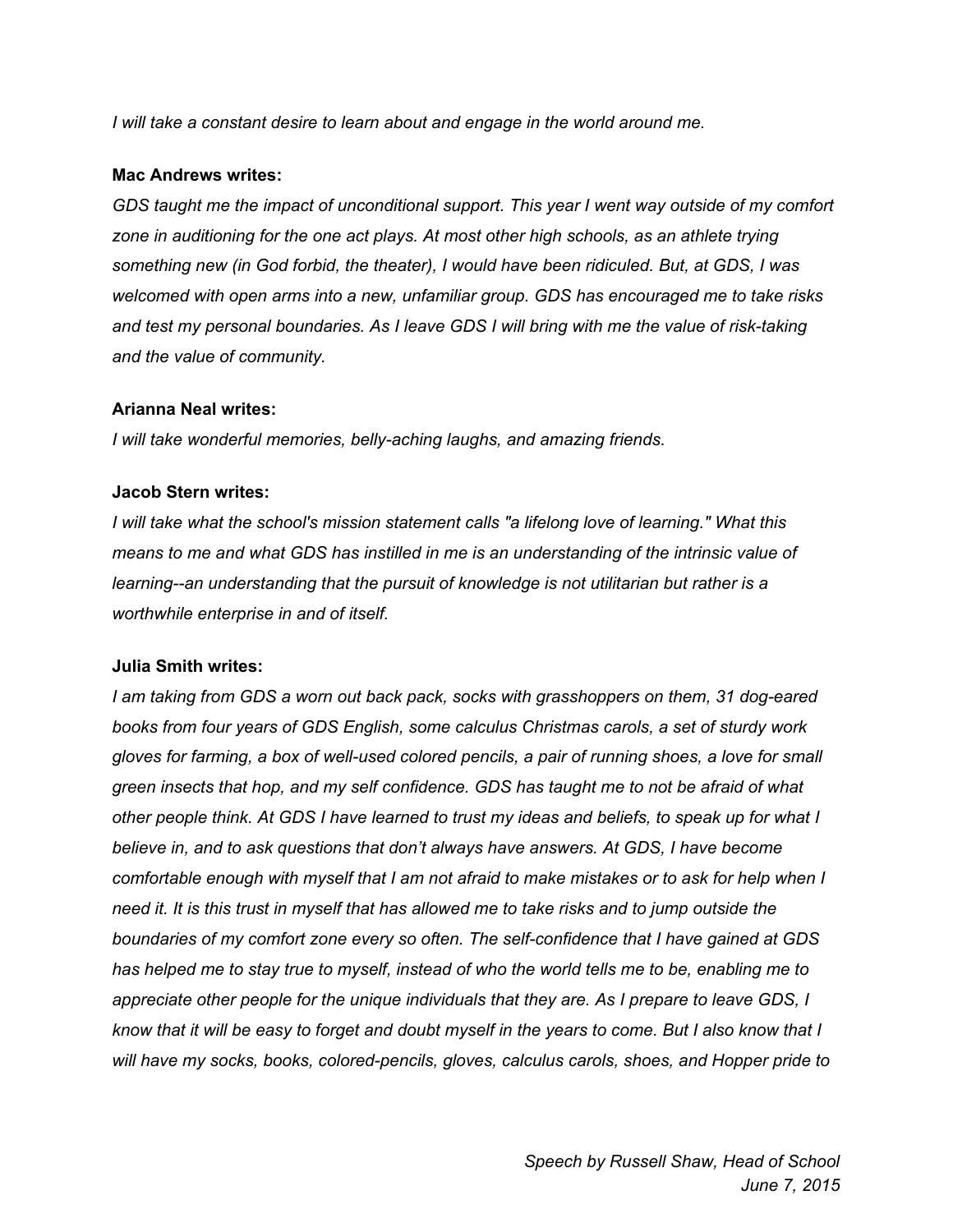*remind me to have confidence in the person that I am.*

#### **Liam Albritton writes:**

GDS undoubtedly gave me an education that I'll value for the rest of my life. I could write at *length about the excellent academic foundation GDS provided for me, as I'm sure many others* could. But what I want to write about is sports: yes, I'll take from GDS a lifelong love of sports. I *came to GDS in ninth grade as a remarkably mediocre cross country runner who was in it for* myself. At the time I thought, "Alright, yeah, I'll do this to stay in shape and because I like *running." I could not have anticipated the profound friendships I would leave with; before long, I* learned that we won as a team and lost as a team, and if part of GDS is about tearing down *stigmas, then we destroyed the stigma of running as an individual sport. The team atmosphere made me not just a runner, but a competitor--I wanted us to dominate other schools because I* knew (and know) that no other program does it quite like GDS. I have never felt more a part of *something.*

#### **Rachel Risoleo writes:**

I will take from GDS that it is okay to fail. When I was little, I was often told, "you learn from your mistakes," but I didn't really believe it. I actually thought I should do my best to avoid failure. At *GDS, however, some of my most important personal discoveries have been the product of failure. In some cases these products might take the form of a great college essay topic or a nice anecdote, however they often lead to much deeper realizations, such as the understanding* that sometimes all you have to do is ask. At GDS we are actively encouraged to take risks, and *are surrounded by those who do. It is celebrated to voice a dissenting opinion in the classroom, and we are constantly emboldened to take the more challenging class, surround ourselves with people whose ideas and ideals conflict with ours, or join a sports team for the first time. GDS* has given me the strength to take risks without fear of "failure," and has inspired me to not only *tolerate my own failures, but rather to embrace them.*

#### **and Kalila Morsink writes:**

*From GDS I will be bringing the Odyssey (annotated, starring Odysseus); four color-coded Hoppers (covers falling off); more Class of 2015 shirts, tank tops, and jerseys than I know what to do with; a disinclination to address adults using honorifics, and an inclination to look them in the eye. A quarter-zip fleece from the soccer team and a tie-dyed T-shirt from Rainbow Connections. The habit of smiling at people when I pass them in the hallway. The habit of*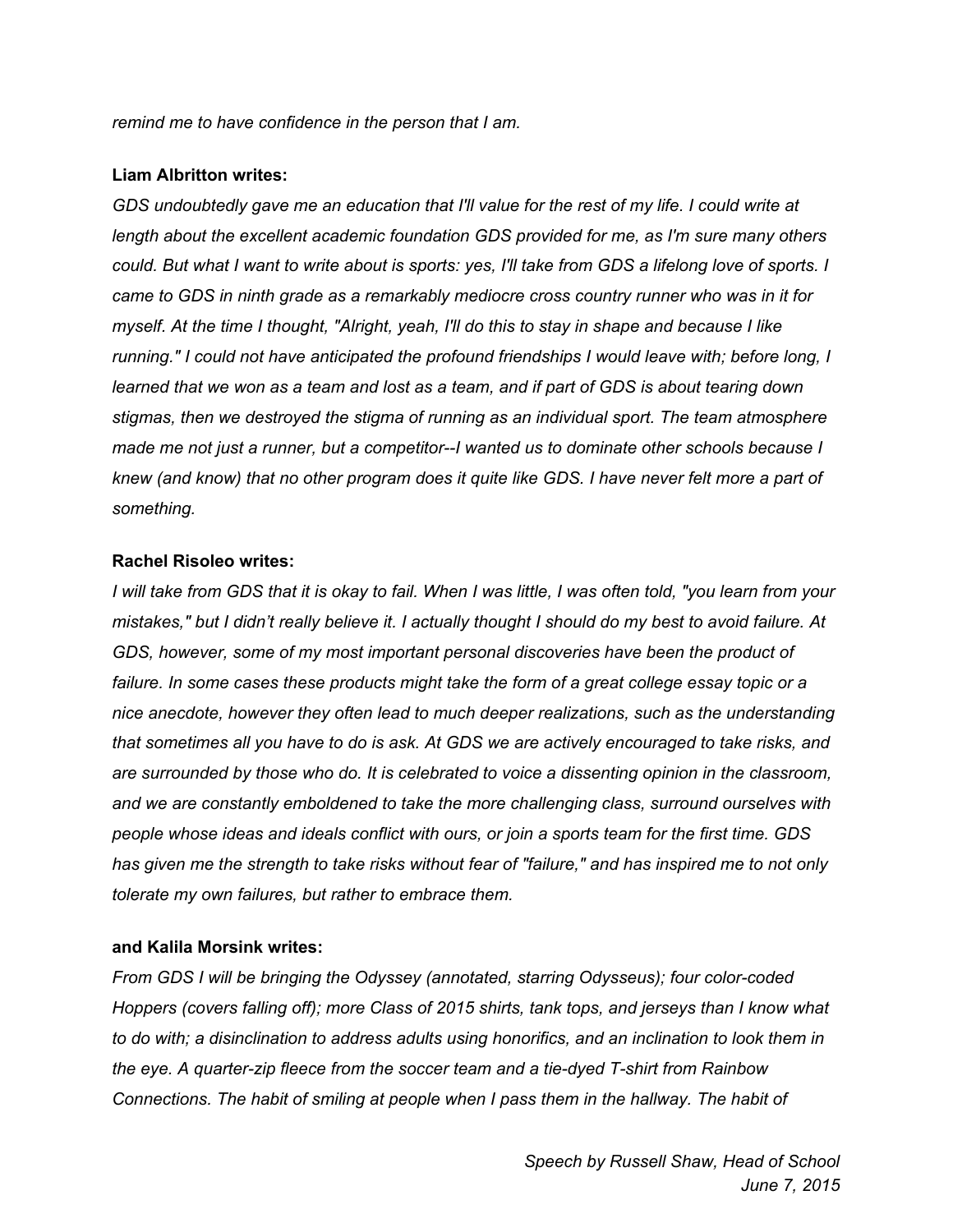*starting conversations with them. An inclination to reserve all judgments, like Nick Carraway, and an inclination to start arguments, like Evan Smith. An hour-long conversation about the concept of infinity; an hour-and-a-half-long conversation about Ferguson; at least four Facebook conversations about whether or not we're going to have a snow day. The email addresses of several hundred people who will probably write me back should I write them, and who will probably hit reply all. And, an odyssey (not yet annotated, starring myself, who is ready to take on the world).*

Seniors, as I think about you settling into your college dorm rooms and unpacking your laptops and running shoes and various musical instruments, don't forget the other things that you are bringing with you, things that you've taken from GDS: Your memories, friendships and a sense of community, of course,but also courage, confidence, curiosity, a critical eye, a love of learning, an appreciation for diversity, and a strong voice.

On Wednesday at your graduation rehearsal, I added one more thing to your list, when I gave you each a book, Americanah, a novel by Nigerian author Chimamanda Ngozi Adichie. Americanah tells the story of a young Nigerian woman who migrates to the US for university and then stays. The book shares a number of rich themes, perhaps most powerfully, that of identity. I hope that GDS has taught you each to be proud of your own identity, and to know that the world is a better place for the unique voice you bring to it.

When CA hands you your diplomas--very soon!, you will officially be alums. Some of you have been part of GDS for just a few short years. Some of you are lifers. And then there's Isabel Schneiderman, who is part of a 30-year streak of the Schneiderman family in our school, begun by Abby Schneiderman in 1985.

Regardless of when you began at GDS, we are counting on you returning often. When you return for your five-year reunion in 2020, we hope you'll be returning to a unified GDS campus on Davenport Street. And yet you each know that GDS is much more than buildings, much more than a campus. GDS is the profound belief in the capacity of young people to grow, to thrive, to engage, and ultimately, to change the world. So, no matter what the nature of our physical campus, that is the GDS that you will be coming back to.